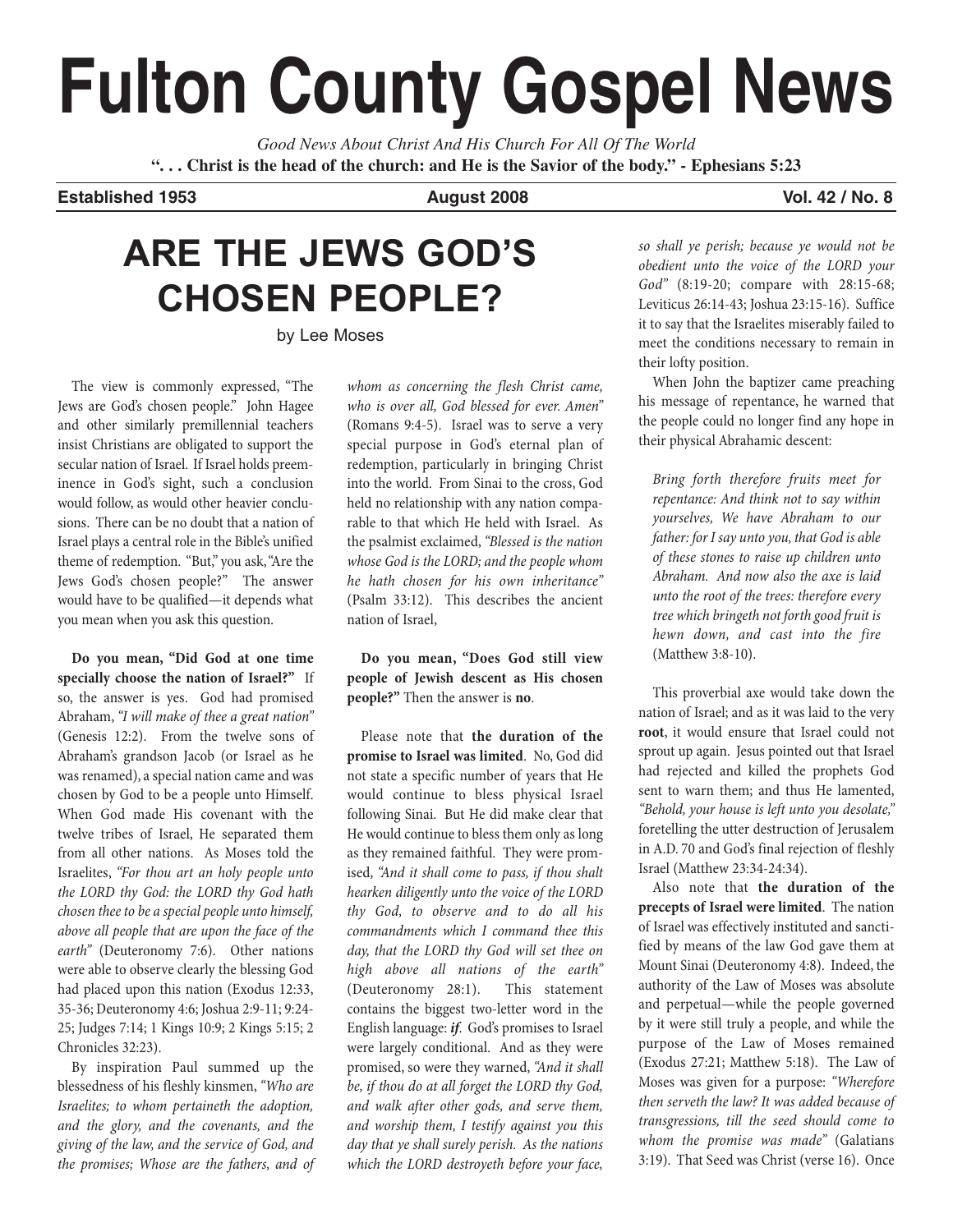#### **FULTON COUNTY GOSPEL NEWS** USPS Publication #211780

. . . is a Periodical publication issued monthly by the Church of Christ at Third and Bethel (P.O. Box 251), Mammoth Spring, AR 72554-0251. **POSTMASTER: Please mail all changes of address to the above address.**

**FCGN** is mailed free of charge to any who care to receive it. We will be happy to add any names to the regular mailing list. If you send in a name we must have a complete address, including number and street name, or R.R. or HCR number, plus box number, or a P.O. Box number and the **NINE DIGIT ZIP CODE**. This paper is supported by voluntary contributions for which we are grateful. Financial information will be furnished upon request. **Mail all address corrections or manuscripts to:**

#### **FULTON COUNTY GOSPEL NEWS** P.O. Box 251

Mammoth Spring, AR 72554

| Lee Moses $\dots \dots \dots \dots \dots$ . EDITOR |
|----------------------------------------------------|
|                                                    |
| E-Mail cocfcgn@centurytel.net                      |
| Website www.fultoncountygospelnews.org             |
|                                                    |
| E-Mail $\dots \dots \dots$ halopages @ yahoo.com   |

#### *continued from page 1*

that Seed came and accomplished His task, the Law's purpose was finished. And Christ took away the precepts which set Israel apart from the other nations of the earth:

For he is our peace, who hath made both [Jews and Gentiles, LM] one, and hath broken down the middle wall of partition between us; having abolished in his flesh the enmity, even the law of commandments contained in ordinances; for to make in himself of twain one new man, so making peace; and that he might reconcile both unto God in one body by the cross, having slain the enmity thereby (Ephesians 2:14-16).

Also note that **the duration of the purpose of Israel was limited**. As the Law of Moses was given to Israel "till the seed should come to whom the promise was made" (Galatians 3:19), we see the purpose of Israel itself: To bring the Christ into the world. God had promised Abraham, "In thy seed shall all the nations of the earth be blessed" (Genesis 22:18; compare with 12:3; Galatians 3:8). Ultimately, Israel's purpose was not merely to bless itself, but to bless all the world by giving it a Savior. Once it had done this, there was no more need for a

fleshly nation to be God's people.

You see, modern Israel is not even Israel in God's eyes: "they are not all Israel, which are of Israel" (Romans 9:6). Christ promised Israel, "The kingdom of God shall be taken from you, and given to a nation bringing forth the fruits thereof" (Matthew 21:43).

Some argue, "But Jesus only came to save the Jews!" They particularly cite the incident when a Syro-Phoenician (Gentile) woman besought Jesus to help her daughter, to which He responded,"I am not sent but unto the lost sheep of the house of Israel" (Matthew 15:24; compare with 10:5-6). It is true that Christ's primary focus in His earthly ministry was to save the Jews, necessarily so because of God's promises to Israel and their patriarchs. But this was only Christ's beginning point: "Now I say that Jesus Christ was a minister of the circumcision for the truth of God, to confirm the promises made unto the fathers: **and that the Gentiles might glorify God for his mercy**; as it is written, For this cause I will confess to thee among the Gentiles, and sing unto thy name" (Romans 15:8-9, emphasis LM). Consider what Paul and Barnabas said to the Jews in Antioch of Pisidia: "Then Paul and Barnabas waxed bold, and said, It was necessary that the word of God should first have been spoken to you: but seeing ye put it from you, and judge yourselves unworthy of everlasting life, lo, we turn to the Gentiles. For so hath the Lord commanded us, saying, I have set thee to be a light of the Gentiles, that thou shouldest be for salvation unto the ends of the earth" (Acts 13:46-47; compare with Isaiah 49:6-7). Christ's good news of salvation was not only for the Jews, but for all (Romans 1:16).

Some argue, "But Jesus was Jewish!" That Jesus was Jewish provides no argument one way or the other regarding God's present disposition toward the Jews. However, the relationship of the Jews to Jesus provides addition reason why God does **not** view people of Jewish descent as his chosen people. Arguments regarding Jesus' Judaism or ministry to the Jews fall flat once one considers **the Jews rejected Jesus!** "He came unto his own [the Jews, LM], and his own received him not. But as many as received him, to them gave he power to become the sons of God, even to them that believe on his name: Which were born, **not of blood, nor of the will of the flesh**, nor of the will of man, but of God" (John 1:11-13, emphasis LM). God

does not bestow this right of privilege because of anyone's earthly parentage. No one can be saved outside of Christ, pure and simple. As Peter proclaimed, "Neither is there salvation in any other: for there is none other name under heaven given among men, whereby we must be saved" (Acts 4:12). This was a Jew speaking to Jews.

As they called for the crucifixion of Christ, the Jewish people willingly took upon themselves the guilt: "Then answered all the people, and said, His blood be on us, and on our children" (Matthew 27:25). The guilt of shedding the blood of the prophets was sufficiently damning (23:31-33), and they called for an infinitely greater curse upon themselves. Instead of observing the blessing God had placed upon Israel, from henceforth other nations would observe the curse God had placed upon it.

But if ye turn away, and forsake my statutes and my commandments, which I have set before you, and shall go and serve other gods, and worship them; then will I pluck them up by the roots out of my land which I have given them; and this house, which I have sanctified for my name, will I cast out of my sight, and will make it to be a proverb and a byword among all nations. And this house, which is high, shall be an astonishment to every one that passeth by it; so that he shall say, Why hath the LORD done thus unto this land, and unto this house? And it shall be answered, Because they forsook the LORD God of their fathers, which brought them forth out of the land of Egypt, and laid hold on other gods, and worshipped them, and served them: therefore hath he brought all this evil upon them (2 Chronicles 7:19-22).

The LORD had promised regarding Jerusalem,"And I will make this city desolate, and an hissing; every one that passeth thereby shall be astonished and hiss because of all the plagues thereof" (Jeremiah 19:8).

God does **not** view people of Jewish descent today as His chosen people, and this cannot be stated too emphatically. This is not to advocate anti-Semitic thinking or action, nor is it to say that a person of Jewish birth cannot **become** one of God's chosen people. They simply are not physically **born** into His special favor.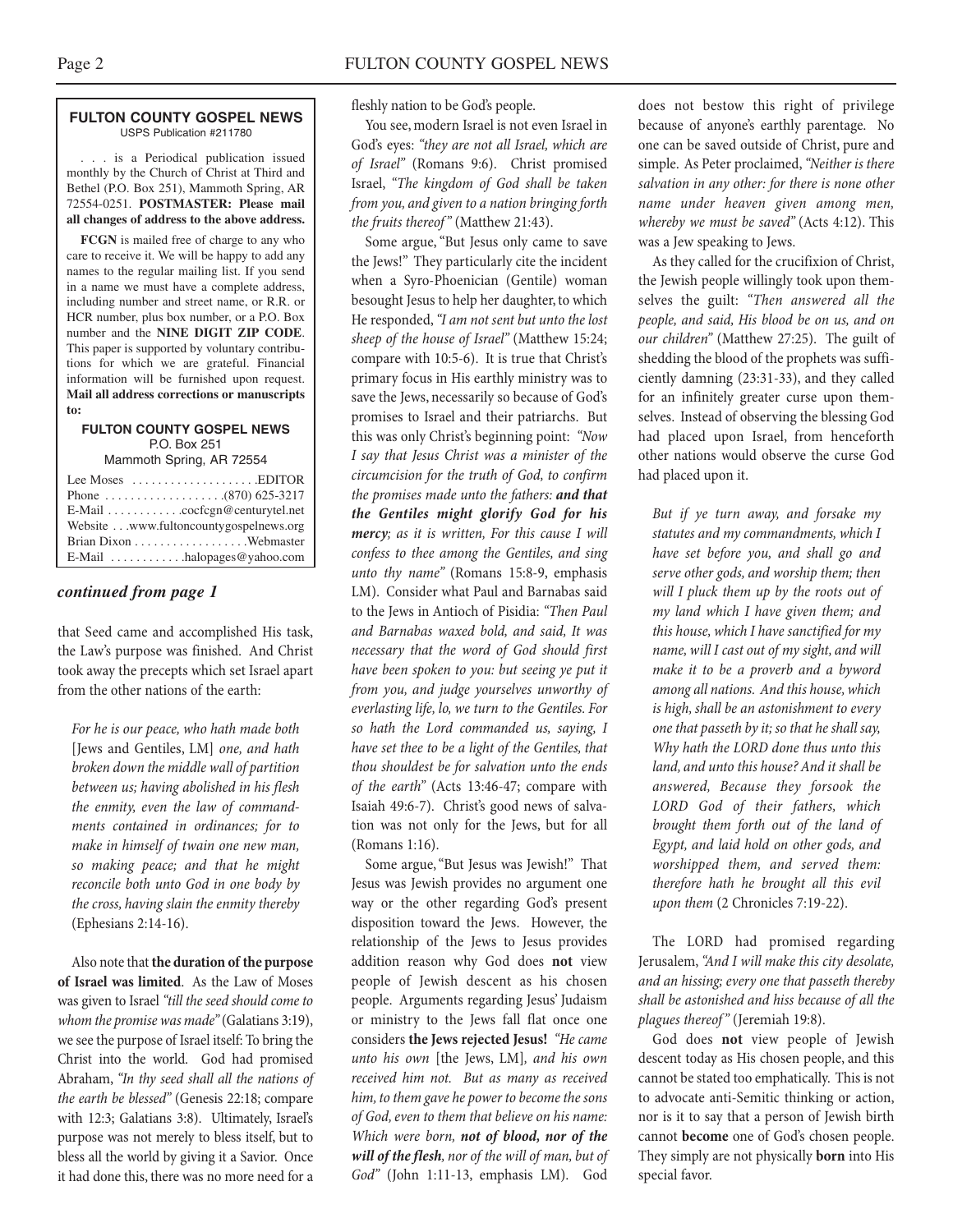There are serious ramifications to the view that God continues to view physical Israel as His chosen people. First of all, it renders the Gospel, at best, as only one alternative means of salvation. Second, it obligates Christians not only to **support** Judaism, but to **convert** to Judaism. Third, it makes God a respecter of persons, refuting everything for which Peter commended God in Acts 10:34-35.

#### **Do you mean, "Does God view spiritual Jews as His chosen people?"** Then the answer is yes.

While God does not view modern Israel as Israel, placing no value on circumcision or observation of the Law of Moses, He still has a chosen people: "For in Christ Jesus neither circumcision availeth any thing, nor uncircumcision, but a new creature. And as many as walk according to this rule, peace be on them, and mercy, and upon the Israel of God" (Galatians 6:15-16). So it is the rule of "a new creature," being born again from the waters of Christian baptism and putting on the "new man" of Christianity (John 3:3-5; 2 Corinthians 5:17; Ephesians 4:22ff), by which one must walk to avail anything. It is those

who walk by this rule whom Paul calls "the Israel of God," and thus upon whom the peace and mercy of God lie. "For he is not a Jew, which is one outwardly; neither is that circumcision, which is outward in the flesh: But he is a Jew, which is one inwardly; and circumcision is that of the heart, in the spirit, and not in the letter; whose praise is not of men, but of God" (Romans 2:28-29).

Peter observed that the elect, or chosen, of God become so "through sanctification of the Spirit, unto obedience and sprinkling of the blood of Jesus Christ" (1 Peter 1:2). It is to these Peter wrote, saying, "But ye are a chosen generation, a royal priesthood, an holy nation, a peculiar people ['a people for God's own possession,' American Standard Version]; that ye should shew forth the praises of him who hath called you out of darkness into his marvellous light: Which in time past were not a people, but are now the people of God: which had not obtained mercy, but now have obtained mercy" (2:9-10).

Many of God's ancient promises to Israel were ultimately to be realized in **spiritual** Israel, the church. And the realization of the promises under the new covenant with spiritual Israel is far greater than could have

been expected upon fleshly Israel's reception of those promises. The old covenant had only "a shadow of good things to come, and not the very image of the things" (Hebrews 10:1). "But now hath [Christ] obtained a more excellent ministry, by how much also he is the mediator of a better covenant, which was established upon better promises" (8:6).

No, even though their ancient forebears were God's people, those who are born of Jewish descent today are not God's people. However, they have just as much opportunity as anyone else to be added to spiritual Israel and enjoy the incomparable blessings of God's favor.

For ye are all the children of God by faith in Christ Jesus. For as many of you as have been baptized into Christ have put on Christ. There is neither Jew nor Greek, there is neither bond nor free, there is neither male nor female: for ye are all one in Christ Jesus. And if ye be Christ's, then are ye Abraham's seed, and heirs according to the promise (Galatians 3:26-29).

### **THE NUMBER ONE**

by Marlin Kilpatrick

Most people understand that one does not mean two or more. However, in the field of religion many often become confused. When we consider the many ways man has devised to try to worship and serve his Creator, it is apparent that very little consideration has been given to the significant role the number one plays in God's scheme of redemption.

In Genesis 3, we have the introduction of sin into this world. In Genesis 4, we have the introduction of worship in the form of animal sacrifice. There was only one way to please God in this earliest form of worship. Abel pleased God, but Cain did not, but what made the difference? Abel obeyed by faith, while Cain worshiped as he pleased (Hebrews 11:4). In essence, Cain thought his sacrifice would be just as pleasing to God as Abel's, but he was terribly mistaken.

As wickedness among the people increased, God chose one man whose name was Noah (Genesis 6:8). According to the apostle Peter, Noah was a preacher of righteousness (2 Peter 2:5). While preaching to the people, Noah obeyed God by building an ark. There was only one ark—one place of safety. All outside of the ark perished in the universal flood (Genesis 7:21 -23).

In Exodus 20, we read of the 10 Commandments. God said,"Thou shalt have no other gods before me" (Exodus 20:3). There is only one true and living God, and he will be second to none other. In the Old Testament we see how God used the concept of one—one God, one Deliverer, one way of worshiping Him, one ark for safety from destruction, one law which was His, and only one way for His people to express their love for Him, by obeying His law.

The concept of one and its significance is also seen in the New Testament. In the New Testament we read of the greatest expression of God's love. He sent His only begotten Son, Jesus Christ, to die for the sin of the whole

world (John 3:16; 1 John 2:1-2). There is only one Savior. He promised to build His church (Matthew 16:18-19). Christ built only one church (Acts 2), and this church is His body. The apostle Paul wrote, "And he is the head of the body, the church…" (Colossians 1:18). Christ is also the Savior of His body, the church (Ephesians 5:23). Some will say,"Well, the church doesn't save us." This is true, but the real question is, "Where are the saved?" There are only three possibilities: 1) they are in the church, 2) they are not in the church, or 3) some are in and some are not in the church. The Bible says they are in the one body which is His church (Ephesians 1:22-23). Christ has promised to save only His church (5:23).

Since the Lord adds the saved to His church (Acts 2:47), one might ask, "How, then, do I get into the church of Christ?" There is only one way, and that is through obedience to the gospel (Romans 1:16). On Pentecost (Acts 2), the people heard but one message. Those who gladly received the word, as preached by the apostles, were baptized for the remission of their sins (Acts